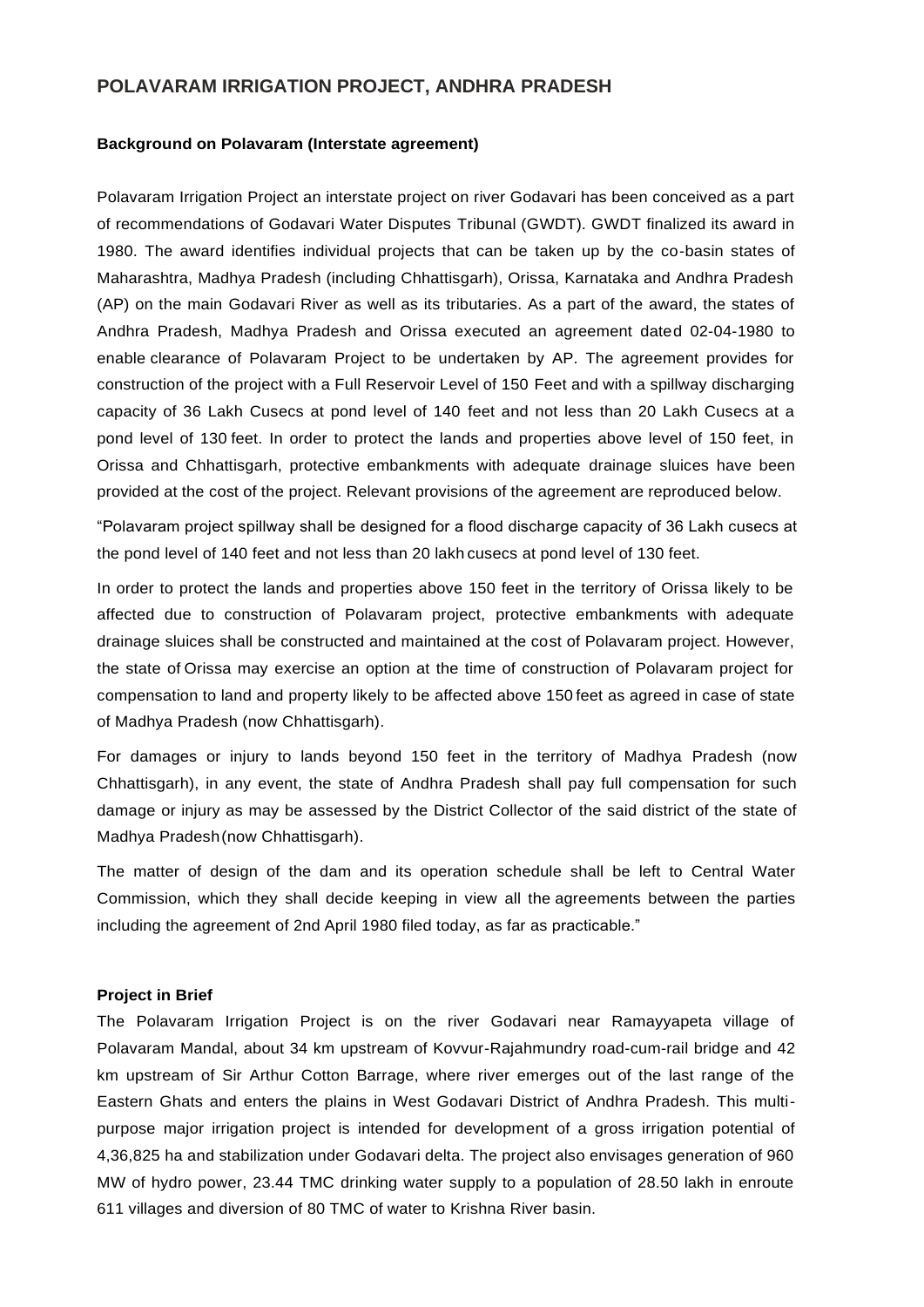The project implements Godavari-Krishna link under Interlinking of rivers project. The project envisages transfer of 80TMC of surplus Godavari water to river Krishna which will be shared between AP, Karnataka and Maharashtra in proportion of 45 TMC by AP and 35 TMC by Karnataka and Maharashtra as per the decision of the GWDT award.

### **Status of appraisal**

The project proposal of Polavaram Irrigation Project was considered and accepted by the Advisory Committee of MoWR, RD&GR in its 95th meeting for Rs.10,151.04 cr at PL 2005-06 and in its 108th meeting the cost was revised to Rs. 16,010.45 cr at PL 2010-11.

Investment Clearance was accorded by Planning Commission vide letter No. 2(168)/2004-WR dated 25.02.2009 for Rs.10,151.04 cr at PL 2005-06 and the revised Investment Clearance was accorded by Ministry of Water Resource, RD&GR, GoI vide letter No. P.20011/2/2016-SPR/947- 58 dated 08.05.2017 for Rs. 16,010.45 cr at PL 2010-11.

Subsequently, Project Authorities have submitted Second Revised Cost Estimate (RCE) of Polavaram Irrigation Project at 2017-18 PL. The Second Revised Cost Estimate (RCE) at 2017- 18 PL was examined by Central Water Commission and was placed before Advisory Committee of Ministry of Water Resources, RD&GR in its 141st meeting held on 11.02.2019. The same was accepted by the Advisory Committee for an amount of Rs.55,548.87 cr. Thereafter, upon the approval of Advisory Committee of MoWR, RD&GR, a Revised Cost Committee (RCC) has been formed under the Chairmanship of JS& FA of MoWR, RD & GR on 02.04.2019 to examine the cost escalation of Polavaram Irrigation Project. The Committee has submitted its report on 17.03.2020 and recommended for Rs. 29,027.95 cr at 2013-14 PL and for Rs. 47,725.74 cr at 2017-18 PL.

As per Ministry of Finance OM No.F.No.1(2) PF-1/2014(Pt) dated 30.09.2016; Central Government will provide 100% of the remaining cost of the irrigation component only of the project for the period starting from 01.04.2014 to the extent of the cost of the irrigation component on that date.

As per the directions of Ministry of Jal Shakti, DoWR, RD& GR letter. dt 21.10.2020, PPA in its 13<sup>th</sup> meeting held on 02.11.2020, approved the Revised cost estimate of Irrigation component at Rs 20,398.61 cr figure for 2013-14 PL and an amount of Rs 4730.71 cr as the expenditure incurred on Irrigation component of Polavaram Irrigation Project till 01.04.2014.

#### **Court cases (Before Hon'ble Supreme Court of India)**

1. Government of Orissa has filed **Original Suit No. 4 of 2007** and various Interlocutory Applications (IAs) in the Hon'ble Supreme Court against clearances granted by various Central Agencies including MoWR against proceeding with the construction of Polavaram project by Andhra Pradesh Government and making defendant no. 1 to Govt. of Andhra Pradesh, defendant no. 2 to Ministry of Water Resources (MoWR), Government of India,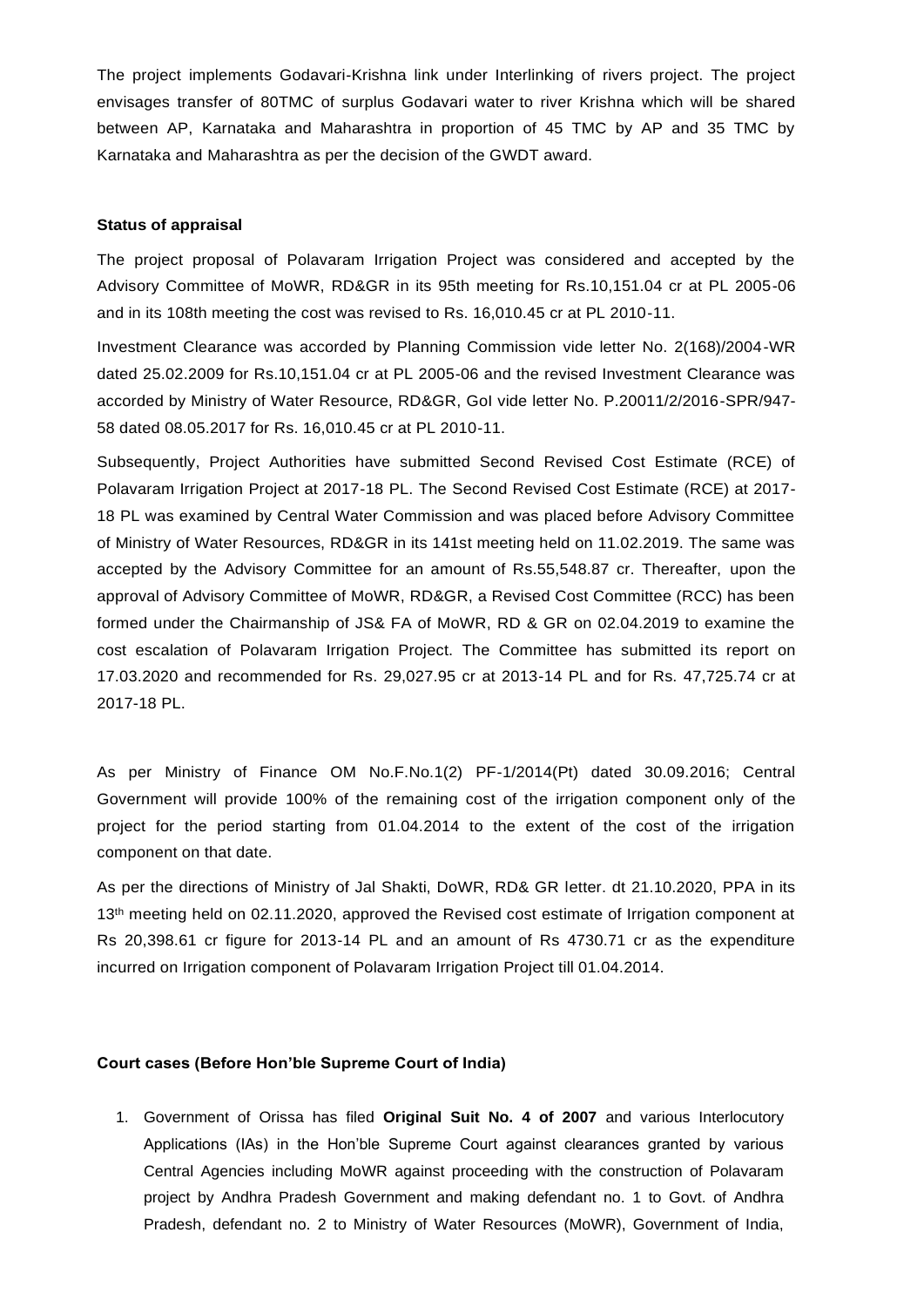defendant No. 3 to Ministry of Environment and Forest (MoEF) and defendant No.4 to Ministry of Tribal Affairs (MoTA).

- 2. Government of Chhattisgarh has filed **Original Suit No. 3 of 2011** along with IA in the Hon'ble Supreme Court against clearances granted by various Central Agencies including MoWR and against proceeding with the construction of Polavaram project by Andhra Pradesh Government and making defendant no. 1 to Govt. of Andhra Pradesh, defendant no. 2(a) to Ministry of Water Resources (MoWR), Government of India, defendant No. 2(b) to Ministry of Environment and Forest (MoEF), defendant No. 2(c) to Ministry of Tribal Affairs (MoTA) and defendant no. 3 to Central Water Commission.
- 3. Government of Telangana has filed **Original suit No.1 of 2019** in the Hon'ble Supreme Court against to protect more than 100 villages and important heritage sites of religious significance and heavy water plant etc., which will face severe submergence due to all effects including backwaters of the Polavaram Project and for conducting public hearing in the affected districts of Telangana as per Environment Protection Act making Union of India as defendant no. 1, defendant no. 2 to state of Andhra Pradesh, defendant no.3 to state of Odisha, defendant no.4 to state of Chhattisgarh and others.
- 4. Hon'ble Supreme Court vide its order dated 11.4.2011 has nominated Mr. M. Gopalakrishnan, Retired Member of Central Water Commission(CWC) along with Members of CWC to inspect of Polavaram dam and submit a report to the Hon'ble Supreme Court separately to find out whether construction of Polavaram dam is carried out in terms of GWDT Award.

Mr. M. Gopalakrishnan and Members of CWC have visited the Polavaram dam during 23- 24th May, 2011 and separately submitted their report dated 14.6.2011 to the Hon'ble Supreme Court.

In both the reports of Mr. M. Gopalakrishnan and Members of CWC, it was concluded that the planning of Polavaram project and limited construction activities seen so far by the team at the Polavaram dam site are in tune with approved project and GWDT provisions.

As per the Hon'ble Court order, the court cases OS No.4, OS No.3& OS No.1 were tagged together and further listing is awaited.

### **Inclusion of Polavaram Irrigation Project as National Project**

As per Andhra Pradesh State Reorganization Act (APRA), 2014, the Polavaram Irrigation Project was declared as a National Project under Section 90 and it is expedient in the public interest that the Union should take under its control the regulation and development of the Polavaram Irrigation Project for the purposes of irrigation. And whereas under Sub-section (4) of Section 90 of the Act mandates that the Central Government shall execute the project and obtain all requisite clearances including environmental, forests, and rehabilitation and resettlement norms.